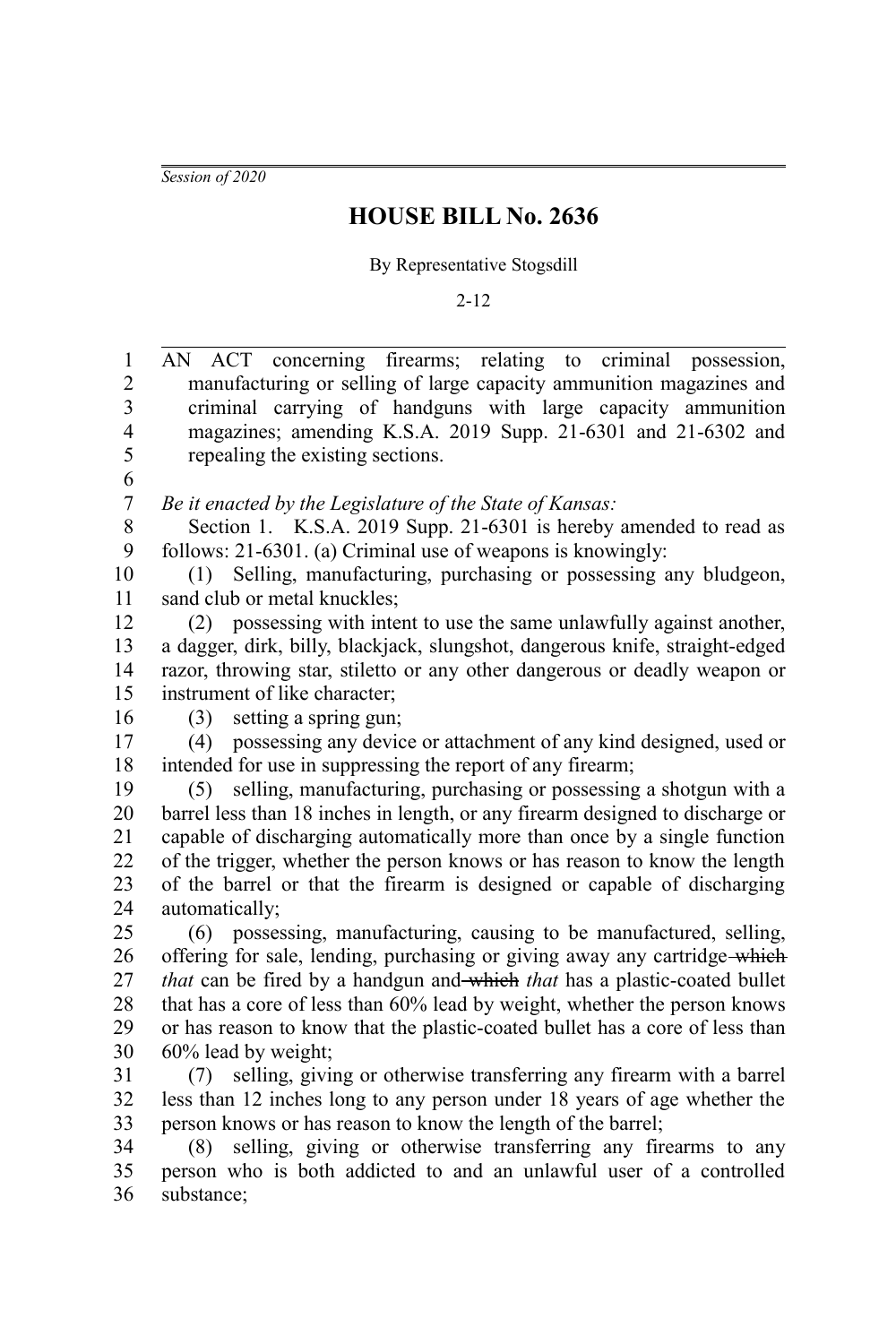30

(9) selling, giving or otherwise transferring any firearm to any person who is or has been a mentally ill person subject to involuntary commitment for care and treatment, as defined in K.S.A. 59-2946, and amendments thereto, or a person with an alcohol or substance abuse problem subject to involuntary commitment for care and treatment as defined in K.S.A. 59-29b46, and amendments thereto; 1 2 3 4 5 6

(10) possessing any firearm by a person who is both addicted to and an unlawful user of a controlled substance; 7 8

(11) possessing any firearm by any person, other than a law enforcement officer, in or on any school property or grounds upon which is located a building or structure used by a unified school district or an accredited nonpublic school for student instruction or attendance or extracurricular activities of pupils enrolled in kindergarten or any of the grades one through 12 or at any regularly scheduled school sponsored activity or event whether the person knows or has reason to know that such person was in or on any such property or grounds; 9 10 11 12 13 14 15 16

(12) refusing to surrender or immediately remove from school property or grounds or at any regularly scheduled school sponsored activity or event any firearm in the possession of any person, other than a law enforcement officer, when so requested or directed by any duly authorized school employee or any law enforcement officer; 17 18 19 20 21

(13) possessing any firearm by a person who is or has been a mentally ill person subject to involuntary commitment for care and treatment, as defined in K.S.A. 59-2946, and amendments thereto, or persons with an alcohol or substance abuse problem subject to involuntary commitment for care and treatment as defined in K.S.A. 59-29b46, and amendments thereto; 22 23 24 25 26 27

(14) possessing a firearm with a barrel less than 12 inches long by any person less than 18 years of age; 28 29

(15) possessing any firearm while a fugitive from justice;

(16) possessing any firearm by a person who is an alien illegally or unlawfully in the United States; 31 32

(17) possessing any firearm by a person while such person is subject to a court order that: 33 34

(A) Was issued after a hearing, of which such person received actual notice, and at which such person had an opportunity to participate; 35 36

(B) restrains such person from harassing, stalking or threatening an intimate partner of such person or a child of such person or such intimate partner, or engaging in other conduct that would place an intimate partner in reasonable fear of bodily injury to the partner or the child; and 37 38 39 40

(C) (i) includes a finding that such person represents a credible threat to the physical safety of such intimate partner or child; or 41 42

(ii) by its terms explicitly prohibits the use, attempted use or 43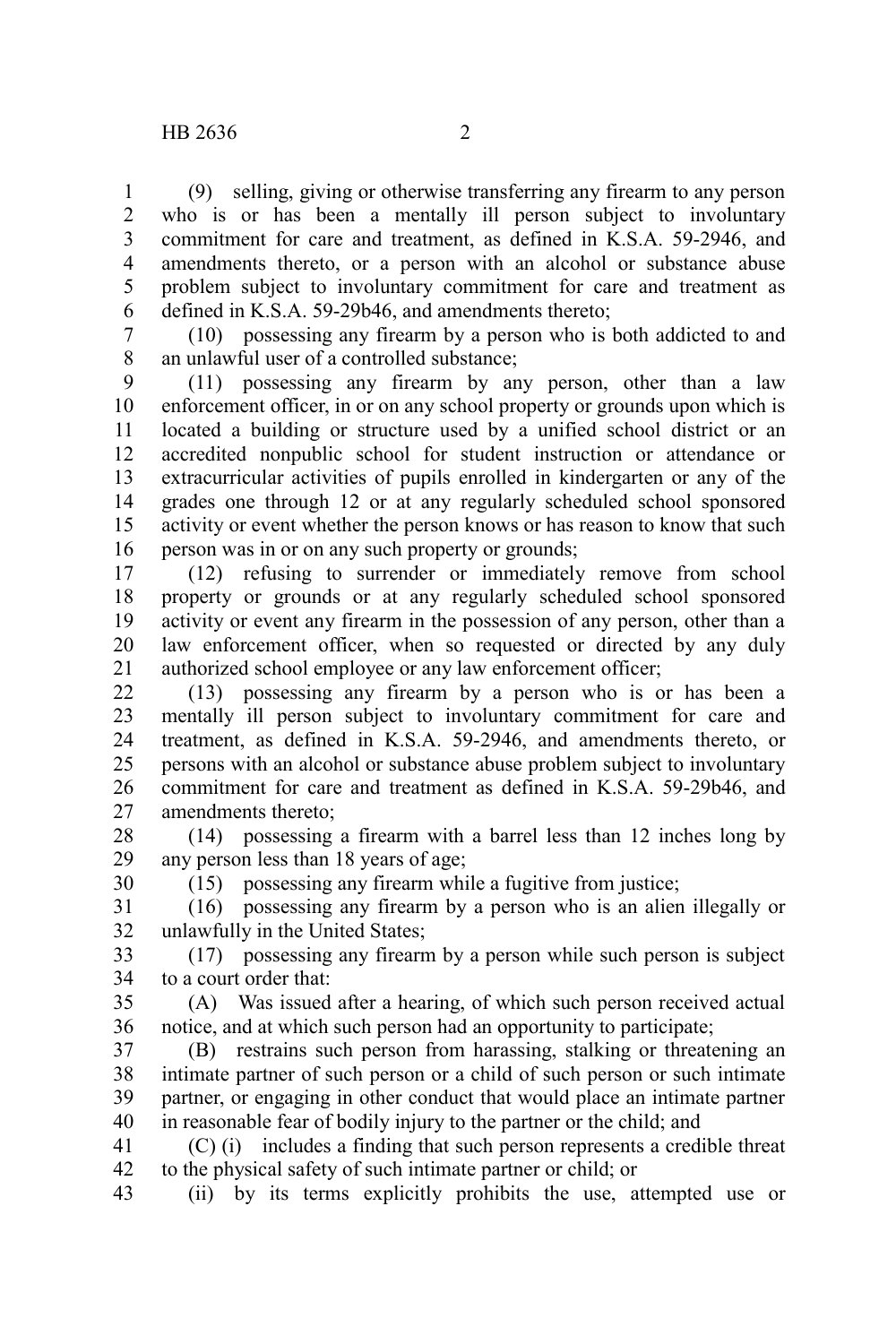11

25

threatened use of physical force against such intimate partner or child that would reasonably be expected to cause bodily injury; or 1 2

(18) possessing any firearm by a person who, within the preceding five years, has been convicted of a misdemeanor for a domestic violence offense, or a misdemeanor under a law of another jurisdiction which *that* is substantially the same as such misdemeanor offense*; or* 3 4 5 6

*(19) possessing, manufacturing, causing to be manufactured, selling, offering for sale, lending, purchasing or giving away any large capacity ammunition magazine designed for use with a handgun whether the person knows or has reason to know the size of the magazine*. 7 8 9 10

(b) Criminal use of weapons as defined in:

(1) Subsection (a)(1), (a)(2), (a)(3), (a)(7), (a)(8), (a)(9) or (a)(12) is a class A nonperson misdemeanor; 12 13

(2) subsection (a)(4), (a)(5) or, (a)(6) or (a)(19) is a severity level 9, nonperson felony; 14 15

(3) subsection (a)(10) or (a)(11) is a class B nonperson select misdemeanor; 16 17

(4) subsection (a)(13), (a)(15), (a)(16), (a)(17) or (a)(18) is a severity level 8, nonperson felony; and 18 19

(5) subsection (a)(14) is a: 20

(A) Class A nonperson misdemeanor except as provided in subsection  $(b)(5)(B);$ 21 22

(B) severity level 8, nonperson felony upon a second or subsequent conviction. 23 24

(c) Subsections (a)(1), (a)(2) and (a)(5) shall not apply to:

(1) Law enforcement officers, or any person summoned by any such officers to assist in making arrests or preserving the peace while actually engaged in assisting such officer; 26 27 28

(2) wardens, superintendents, directors, security personnel and keepers of prisons, penitentiaries, jails and other institutions for the detention of persons accused or convicted of crime, while acting within the scope of their authority; 29 30 31 32

(3) members of the armed services or reserve forces of the United States or the Kansas national guard while in the performance of their official duty; or 33 34 35

(4) the manufacture of, transportation to, or sale of weapons to a person authorized under subsections  $(c)(1)$ ,  $(c)(2)$  and  $(c)(3)$  to possess such weapons. 36 37 38

(d) Subsections (a)(4) and (a)(5) shall not apply to any person who sells, purchases, possesses or carries a firearm, device or attachment which *that* has been rendered unserviceable by steel weld in the chamber and marriage weld of the barrel to the receiver and which *that* has been registered in the national firearms registration and transfer record in 39 40 41 42 43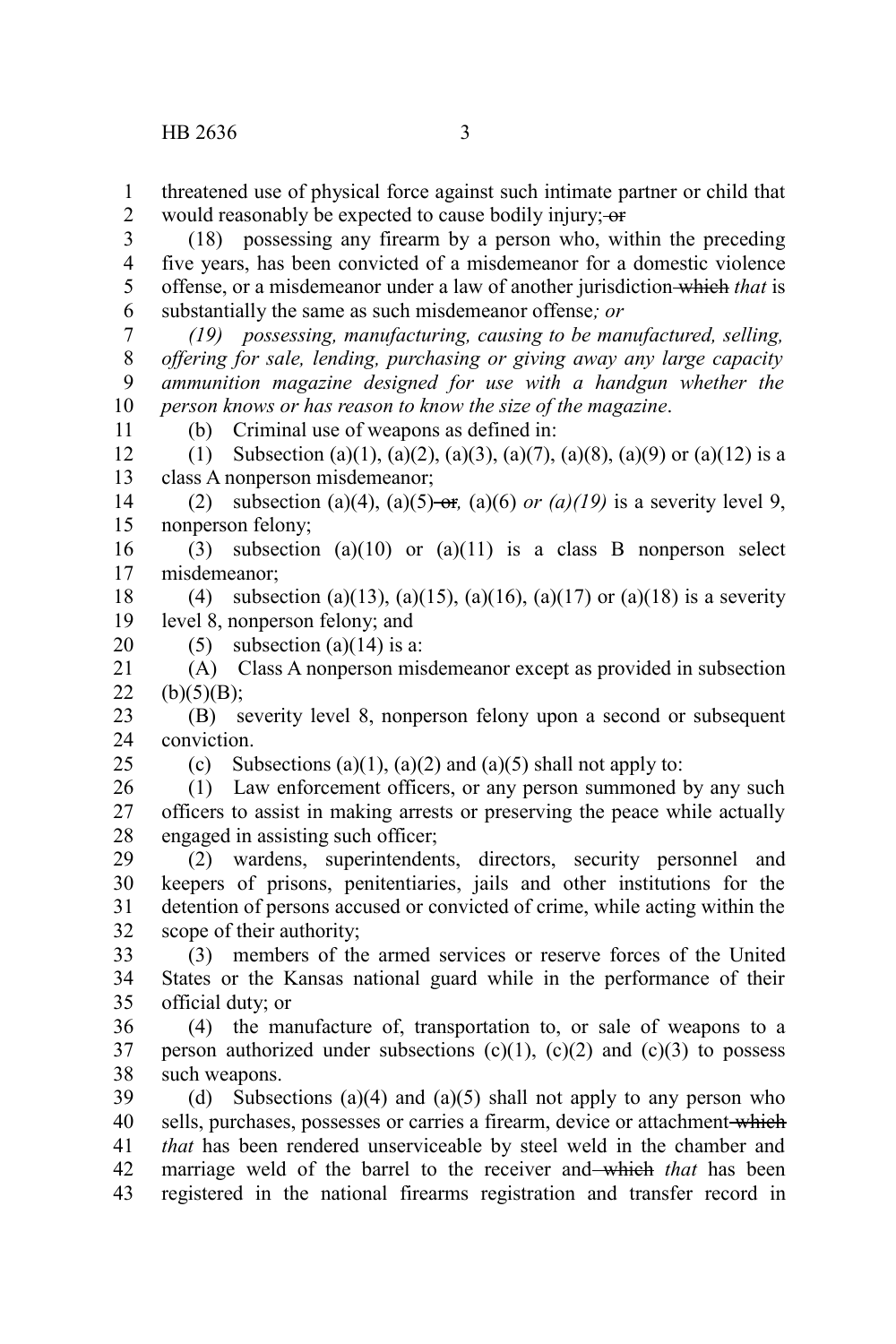compliance with 26 U.S.C. § 5841 et seq. in the name of such person and, if such person transfers such firearm, device or attachment to another person, has been so registered in the transferee's name by the transferor. (e) Subsection (a)(6) shall not apply to a governmental laboratory or solid plastic bullets. (f) Subsection (a)(4) shall not apply to a law enforcement officer who is: (1) Assigned by the head of such officer's law enforcement agency to a tactical unit which *that* receives specialized, regular training; (2) designated by the head of such officer's law enforcement agency to possess devices described in subsection (a)(4); and (3) in possession of commercially manufactured devices which *that* are: (A) Owned by the law enforcement agency; (B) in such officer's possession only during specific operations; and (C) approved by the bureau of alcohol, tobacco, firearms and explosives of the United States department of justice. (g) Subsections (a)(4), (a)(5) and (a)(6) *and (a)(19)* shall not apply to any person employed by a laboratory which *that* is certified by the United States department of justice, national institute of justice, while actually engaged in the duties of their employment and on the premises of such certified laboratory. Subsections (a)(4), (a)(5) and*,* (a)(6) *and (a)(19)* shall not affect the manufacture of, transportation to or sale of weapons to such certified laboratory. (h) Subsections (a)(4) and (a)(5) shall not apply to or affect any person or entity in compliance with the national firearms act, 26 U.S.C. § 5801 et seq. (i) (1) Subsection (a)(4) shall not apply to or affect any person in possession of a device or attachment designed, used or intended for use in suppressing the report of any firearm, if such device or attachment satisfies the description of a Kansas-made firearm accessory as set forth in K.S.A. 2019 Supp. 50-1204, and amendments thereto. (2) The provisions of this subsection shall apply to any violation of subsection (a)(4) that occurred on or after April 25, 2013. (i) Subsection (a)(11) shall not apply to: (1) Possession of any firearm in connection with a firearms safety course of instruction or firearms education course approved and authorized by the school; (2) possession of any firearm specifically authorized in writing by the superintendent of any unified school district or the chief administrator of any accredited nonpublic school; (3) possession of a firearm secured in a motor vehicle by a parent, guardian, custodian or someone authorized to act in such person's behalf 1 2 3 4 5 6 7 8 9 10 11 12 13 14 15 16 17 18 19 20 21 22 23 24 25 26 27 28 29 30 31 32 33 34 35 36 37 38 39 40 41 42 43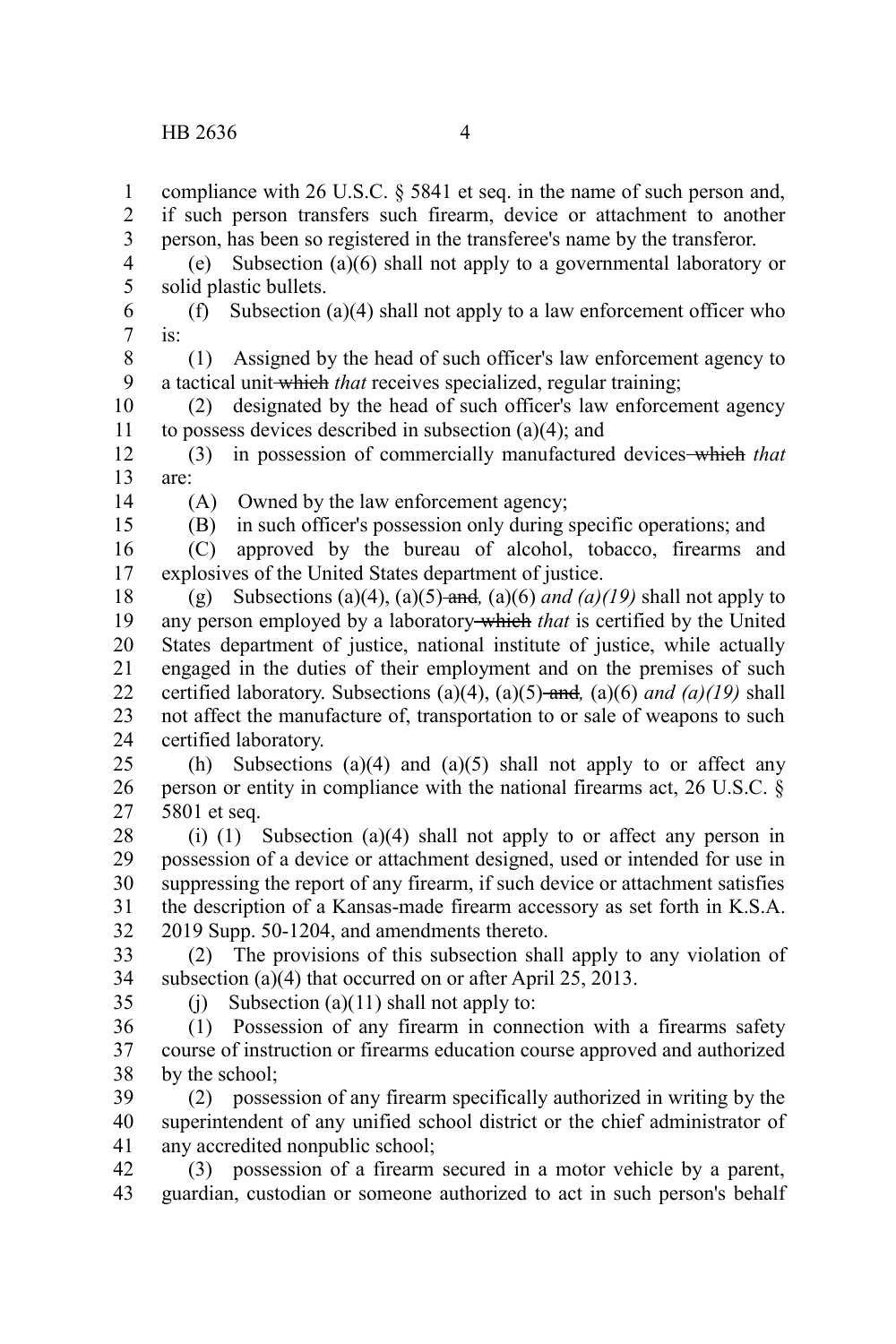1

who is delivering or collecting a student; or

(4) possession of a firearm secured in a motor vehicle by a registered voter who is on the school grounds, which *that* contain a polling place for the purpose of voting during polling hours on an election day; or 2 3 4

(5) possession of a concealed handgun by an individual who is not prohibited from possessing a firearm under either federal or state law. 5 6

(k) Subsections (a)(9) and (a)(13) shall not apply to a person who has received a certificate of restoration pursuant to K.S.A. 75-7c26, and amendments thereto. 7 8 9

(l) Subsection (a)(14) shall not apply if such person, less than 18 years of age, was: 10 11

(1) In attendance at a hunter's safety course or a firearms safety course; 12 13

(2) engaging in practice in the use of such firearm or target shooting at an established range authorized by the governing body of the jurisdiction in which such range is located, or at another private range with permission of such person's parent or legal guardian; 14 15 16 17

(3) engaging in an organized competition involving the use of such firearm, or participating in or practicing for a performance by an organization exempt from federal income tax pursuant to section  $501(c)(3)$ of the internal revenue code of 1986 which *that* uses firearms as a part of such performance; 18 19 20 21  $22$ 

(4) hunting or trapping pursuant to a valid license issued to such person pursuant to article 9 of chapter 32 of the Kansas Statutes Annotated, and amendments thereto; 23 24 25

(5) traveling with any such firearm in such person's possession being unloaded to or from any activity described in subsections  $(l)(1)$  through  $(l)$ (4), only if such firearm is secured, unloaded and outside the immediate access of such person; 26 27 28 29

(6) on real property under the control of such person's parent, legal guardian or grandparent and who has the permission of such parent, legal guardian or grandparent to possess such firearm; or 30 31 32

(7) at such person's residence and who, with the permission of such person's parent or legal guardian, possesses such firearm for the purpose of exercising the rights contained in K.S.A. 2019 Supp. 21-5222, 21-5223 or 21-5225, and amendments thereto. 33 34 35 36

37

(m) As used in this section:

(1) "Domestic violence" means the use or attempted use of physical force, or the threatened use of a deadly weapon, committed against a person with whom the offender is involved or has been involved in a dating relationship or is a family or household member. 38 39 40 41

(2) "Fugitive from justice" means any person having knowledge that a warrant for the commission of a felony has been issued for the 42 43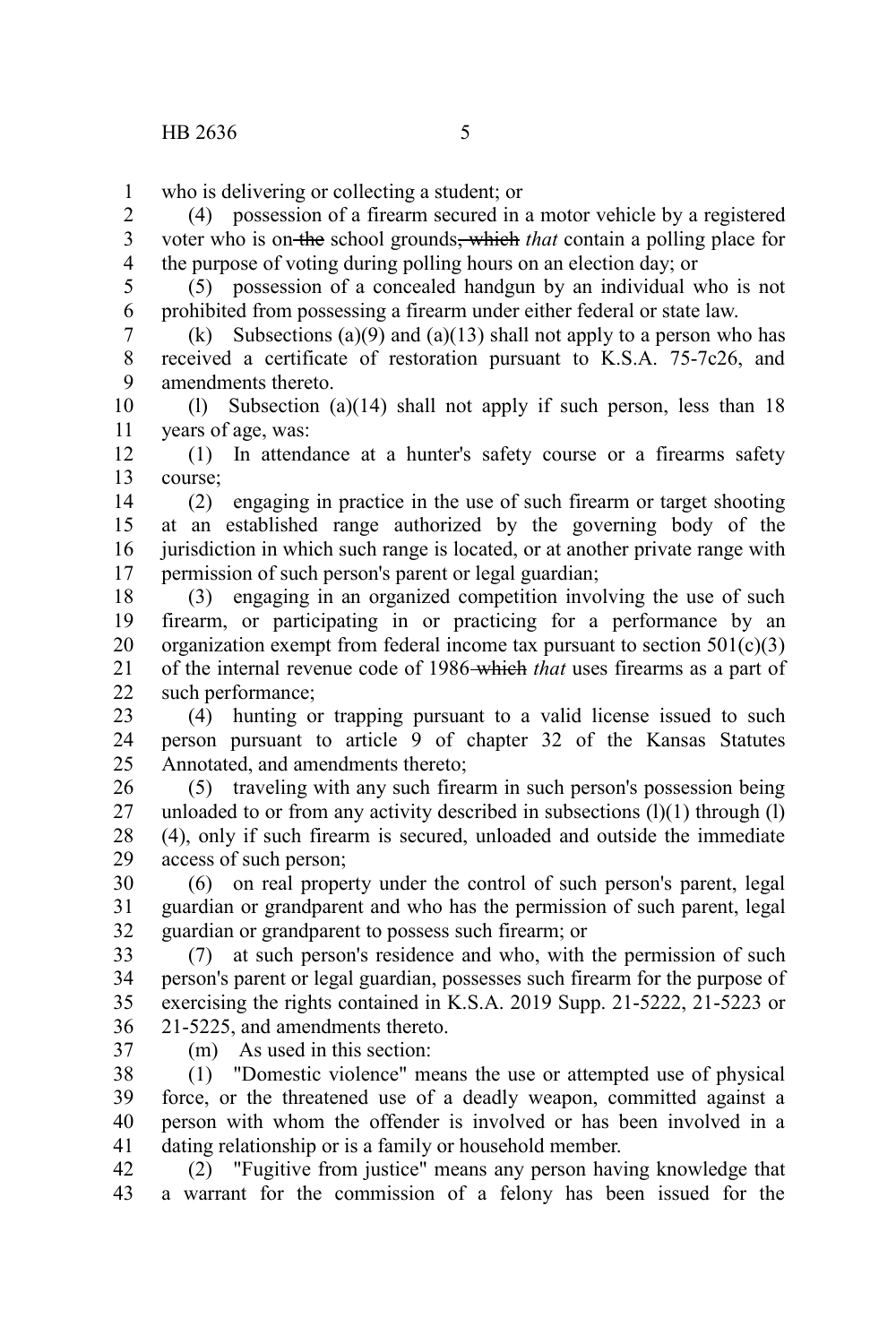apprehension of such person under K.S.A. 22-2713, and amendments thereto. 1 2

*(3) "Handgun" means a firearm that is designed to be fired by the use of a single hand.* 3 4

(3) *(4)* "Intimate partner" means, with respect to a person, the spouse of the person, a former spouse of the person, an individual who is a parent of a child of the person or an individual who cohabitates or has cohabitated with the person. 5 6 7 8

*(5) "Large capacity ammunition magazine" means an ammunition feeding device that physically extends below the bottom of the grip of a handgun when fully seated into such handgun.* 9 10 11

(4) *(6)* "Throwing star" means any instrument, without handles, consisting of a metal plate having three or more radiating points with one or more sharp edges and designed in the shape of a polygon, trefoil, cross, star, diamond or other geometric shape, manufactured for use as a weapon for throwing. 12 13 14 15 16

Sec. 2. K.S.A. 2019 Supp. 21-6302 is hereby amended to read as follows: 21-6302. (a) Criminal carrying of a weapon is knowingly carrying: 17 18 19

(1) Any bludgeon, sandclub, metal knuckles or throwing star;

(2) concealed on one's person, a billy, blackjack, slungshot or any other dangerous or deadly weapon or instrument of like character; 21 22

(3) on one's person or in any land, water or air vehicle, with intent to use the same unlawfully, a tear gas or smoke bomb or projector or any object containing a noxious liquid, gas or substance; or 23 24 25

(4) any pistol, revolver or other firearm concealed on one's person if such person is under 21 years of age, except when on such person's land or in such person's abode or fixed place of business; or 26 27 28

(5) a shotgun with a barrel less than 18 inches in length or any other firearm designed to discharge or capable of discharging automatically more than once by a single function of the trigger whether the person knows or has reason to know the length of the barrel or that the firearm is designed or capable of discharging automatically*; or* 29 30 31 32 33

*(6) a handgun with a large capacity ammunition magazine whether the person knows or has reason to know the size of the magazine*. 34 35 36

(b) Criminal carrying of a weapon as defined in:

(1) Subsections (a)(1), (a)(2), (a)(3) or (a)(4) is a class A nonperson misdemeanor; and 37 38

39

20

(2) subsection (a)(5) *or (a)(6)* is a severity level 9, nonperson felony.

40

(c) Subsection (a) shall not apply to:

(1) Law enforcement officers, or any person summoned by any such officers to assist in making arrests or preserving the peace while actually engaged in assisting such officer; 41 42 43